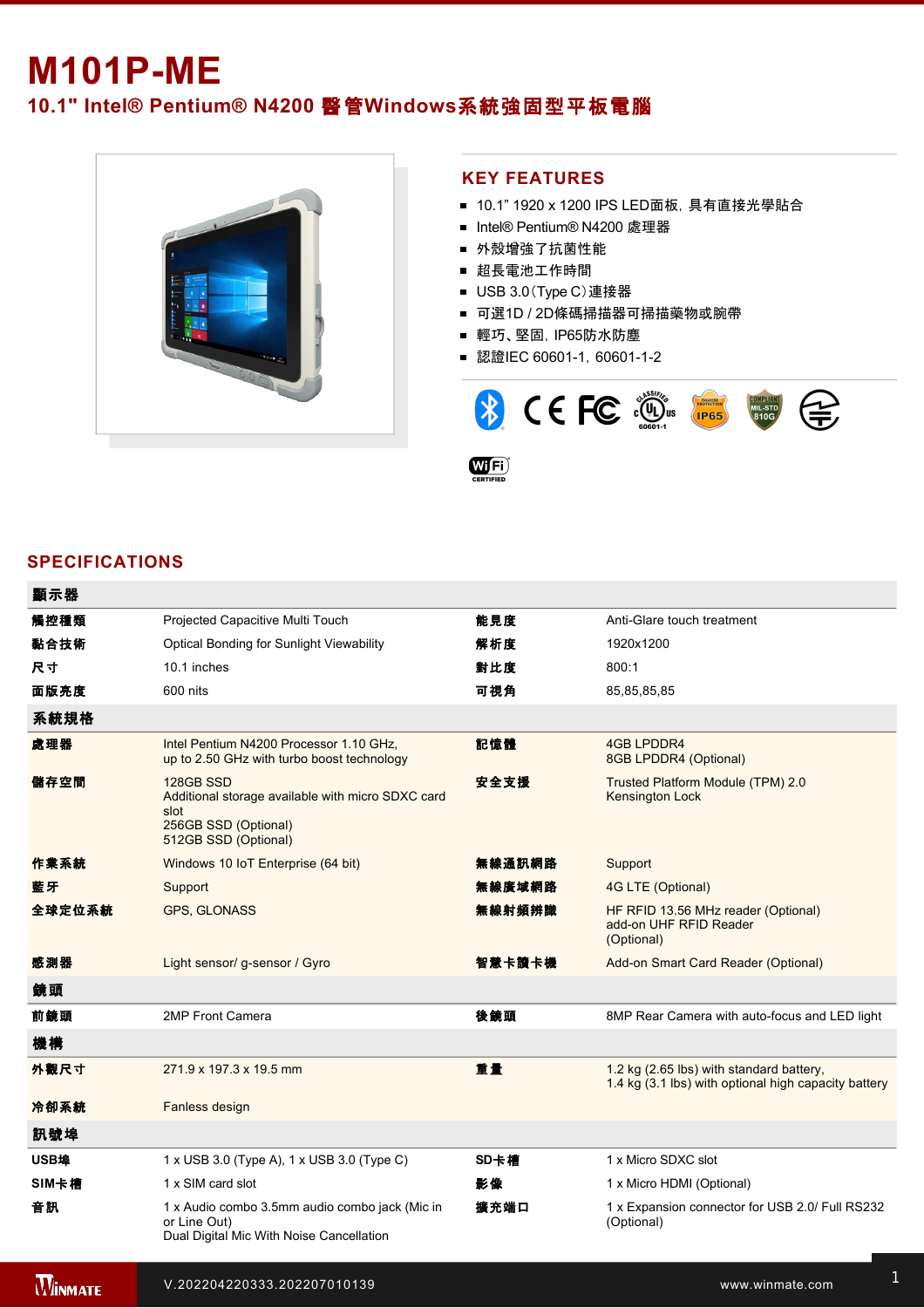|                         | Dual Speaker                                                                                                                  |                        |                                                                                                                                                                                                                                                                                                                                                     |
|-------------------------|-------------------------------------------------------------------------------------------------------------------------------|------------------------|-----------------------------------------------------------------------------------------------------------------------------------------------------------------------------------------------------------------------------------------------------------------------------------------------------------------------------------------------------|
| 指示燈                     | 4x LED Indicator for Power, Battery, HDD, RF<br>status                                                                        | 底座接頭                   | 1 x 19-pin docking connector                                                                                                                                                                                                                                                                                                                        |
| 環境                      |                                                                                                                               |                        |                                                                                                                                                                                                                                                                                                                                                     |
| 工作濕度                    | 10% to 90% RH, non-condensing                                                                                                 | 工作溫度                   | 0 to $35^{\circ}$ C                                                                                                                                                                                                                                                                                                                                 |
| 儲存溫度                    | -30°C to 70°C (-22°F to 158°F)                                                                                                | 衝擊                     | MIL-STD-810G Method 516.6 Procedure I                                                                                                                                                                                                                                                                                                               |
| 振動                      | MIL-STD-810G Method 514.6 Procedure I                                                                                         | IP防水等級                 | IP65 certified, dustproof and waterproof                                                                                                                                                                                                                                                                                                            |
| 落摔                      | MIL-STD-810G Method 516.6, 4 ft                                                                                               |                        |                                                                                                                                                                                                                                                                                                                                                     |
| 認證                      |                                                                                                                               |                        |                                                                                                                                                                                                                                                                                                                                                     |
| 認證                      | CE, FCC, UL, PTCRB, Verizon, IEC/EN 60601-1,<br>IEC/EN 60601-1-2, UL 60601-1                                                  |                        |                                                                                                                                                                                                                                                                                                                                                     |
| 安全性                     |                                                                                                                               |                        |                                                                                                                                                                                                                                                                                                                                                     |
| <b>SOTI MobiControl</b> | SOTI MobiControl Compliance                                                                                                   | <b>Kensington Lock</b> | Kensington Lock Support                                                                                                                                                                                                                                                                                                                             |
| 控制                      |                                                                                                                               |                        |                                                                                                                                                                                                                                                                                                                                                     |
| 按鈕                      | 1 x Power, 1 x Home, 2 x Volume,<br>2 x Programmable Function Keys                                                            |                        |                                                                                                                                                                                                                                                                                                                                                     |
| 電源                      |                                                                                                                               |                        |                                                                                                                                                                                                                                                                                                                                                     |
| 電池                      | Hot-swappable 7.4V, typ. 5140 mAh Li-Polymer<br>Battery (2S1P)<br>7.4V, typ. 10280 mAh Li-Polymer Battery (2S2P,<br>Optional) | 電池使用時間                 | Standard Battery: 8 hours                                                                                                                                                                                                                                                                                                                           |
| 電源規格                    | 19V DC                                                                                                                        | 電源適配器                  | 100-240V, 50-60Hz (19V DC)                                                                                                                                                                                                                                                                                                                          |
| 配件                      |                                                                                                                               |                        |                                                                                                                                                                                                                                                                                                                                                     |
| 配件                      | Adapter and Power Cord<br>Capacitive Stylus<br><b>Standard Battery</b>                                                        | 配件選配                   | Desk Dock (Optional)<br>Vehicle Dock (without VGA output) (Optional)<br>Vehicle Cradle (Optional)<br><b>Battery Charger (Optional)</b><br>Smart Card Reader (Optional)<br>High Capacity Battery (Optional)<br>Hand Strap (Optional)<br>VESA Mount Kit (Optional)<br>Shoulder Strap (Optional)<br>Carry Bag (Optional)<br>Vehicle Charger (Optional) |
| 條碼掃描                    |                                                                                                                               |                        |                                                                                                                                                                                                                                                                                                                                                     |
| 配件                      | 1D/2D barcode reader (Optional)                                                                                               |                        |                                                                                                                                                                                                                                                                                                                                                     |

**DIMENSIONS**  UNIT:MM